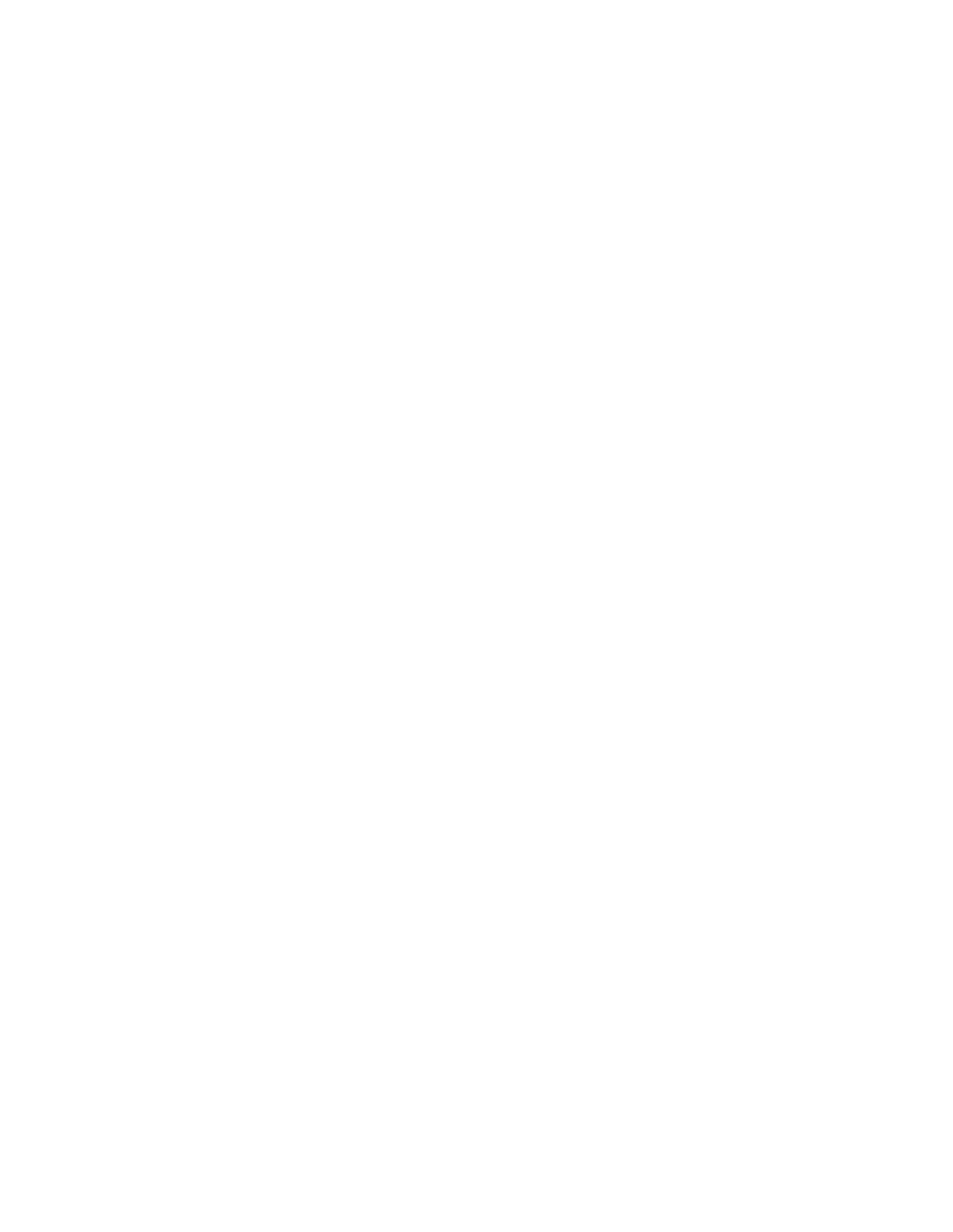## **Table of Contents**

| Assessing Success of the Walla Walla Watershed Management Partnership Pilot                         |  |
|-----------------------------------------------------------------------------------------------------|--|
| Child Support Payments: Increasing Past-Due Collections through Mandatory Interception of Insurance |  |
|                                                                                                     |  |
|                                                                                                     |  |
|                                                                                                     |  |
|                                                                                                     |  |
|                                                                                                     |  |
| Leading Practices for the State's Secondary Career & Technical Education Programs 10                |  |
|                                                                                                     |  |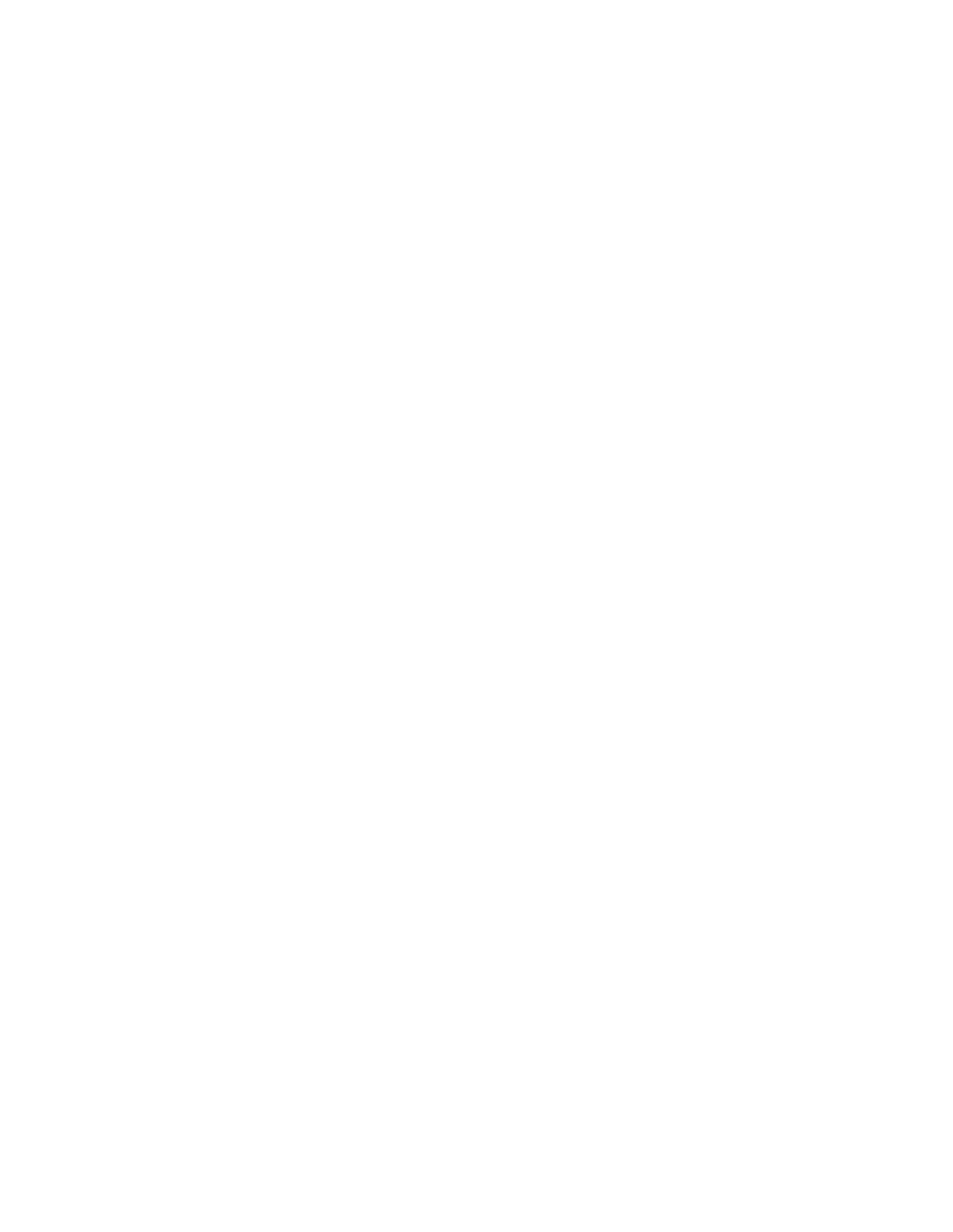## **Initiative 900 requires State Auditor's Office (SAO) to conduct performance audits**

In November 2005, Washington's citizens approved Initiative 900 (I-900). The initiative directs the State Auditor's Office (SAO) to conduct performance audits of state and local government agencies.

#### Recent SAO audits included two new recommendations to the Legislature

The State Auditor released eight new performance audit reports in 2020, with two recommendations to the Legislature. The Joint Legislative Audit and Review Committee (JLARC) held a public hearing for each audit.

#### **2020 SAO performance audits**

- 1. Common Barriers to Compliance with Student Immunization Requirements
- 2. Continuing Opportunities to Improve State IT Security 2019
- 3. University of Washington School of Dentistry: Improving Financial Health and Accountability
- 4. Assessing Success of the Walla Walla Watershed Management Partnership Pilot\*
- 5. Improving Sound Transit's Project Planning and Design to Reduce Costs
- 6. Child Support Payments: Increasing Past-Due Collections through Mandatory Interception of Insurance Payments\*
- 7. Data Backup and Disaster Recovery
- 8. Reassessing Implementation of the Regulatory Fairness Act

\*Indicates a report that included recommendations to the Legislature

## **Initiative 900 requires JLARC to report the status of SAO's recommendations to the Legislature**

By July 1 of each year, JLARC must report the status of SAO's recommendations to the Legislature. JLARC does not report on SAO's recommendations to state or local governments.

JLARC staff review the status of SAO's recommendations after each legislative session. The review includes:

- New recommendations (i.e., those made in the calendar year before the legislative session).
- Unresolved recommendations from previous years. JLARC staff follow up on recommendations for a total of four years, unless legislative or other action is taken that resolves the issue.

Initiative 900 also states that "justification must be provided for recommendations not implemented." Since no individual or entity can singularly speak to the reason for legislative action or inaction, JLARC staff could not identify sufficient and appropriate evidence to make definitive conclusions about why recommendations have not been implemented to date. In some cases, the information included in the JLARC staff summary comments provides context for the Legislature's actions.

This report demonstrates JLARC's compliance with the status reporting requirement for 2020.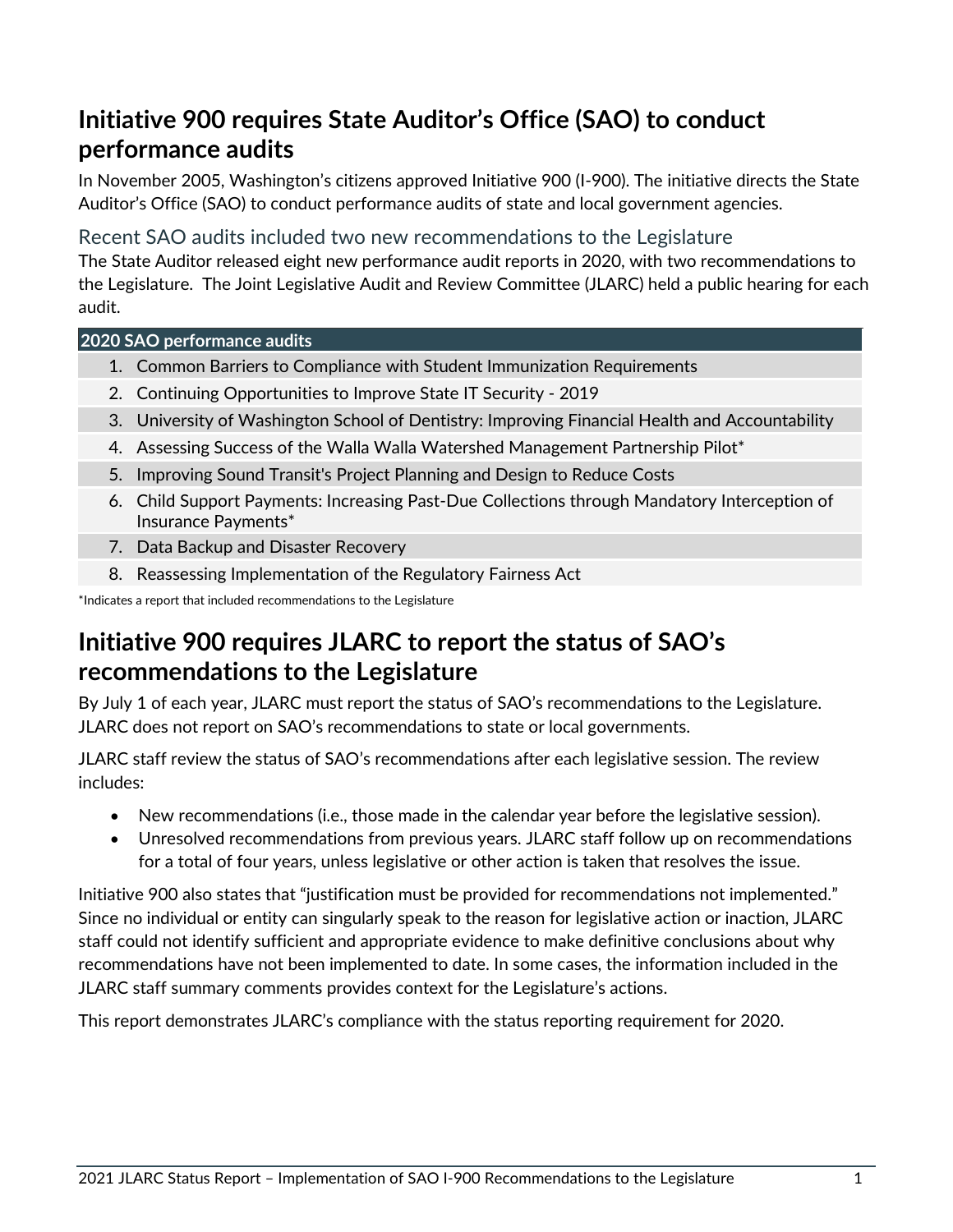## <span id="page-5-0"></span>**Implementation Status of the SAO Recommendations to the Legislature**

The SAO issued two recommendations to the Legislature in 2020. The appendix includes the status of five recommendations that were unresolved coming into the 2021 legislative session. Previously resolved recommendations were addressed in status reports in prior years. Definitions of the reporting categories used in the table are below.

|                                                            |       |                             | Implemented                             |                          | <b>Not Implemented</b>                        |                              |       |
|------------------------------------------------------------|-------|-----------------------------|-----------------------------------------|--------------------------|-----------------------------------------------|------------------------------|-------|
| <b>SAO Recommendations</b><br>to the Legislature           | Total | Adopted<br>as.<br>presented | Addressed with<br>different<br>approach | Partially<br>Implemented | <b>Bills</b><br>introduced but<br>not adopted | Related or no<br>information | Other |
| <b>New in 2020</b>                                         | 2     |                             |                                         |                          |                                               |                              |       |
| Unresolved from 2017,<br>2018, or 2019                     | 6     |                             |                                         | 2                        |                                               |                              |       |
| <b>Previously resolved</b><br>from 2017, 2018, and<br>2019 | 15    | 6                           |                                         |                          |                                               |                              | 2     |
| <b>Grand total</b>                                         | 23    | 8                           |                                         | 3                        |                                               |                              |       |

#### Reporting categories used by JLARC

Implemented

- **Adopted as presented:** Legislation was passed to implement an SAO recommendation in the manner presented by the audit.
- **Addressed with different approach:** Legislation that passed takes a different approach to address the issue raised in the recommendation.
- **Partially implemented:** Legislation implemented some, but not all, portions of a recommendation.

#### Not Implemented

- **Bills introduced on topic but not adopted:** Bills were introduced, but not adopted, related to the recommendation topic.
- **Related or no information:** "Related information" means that no policy change was passed in legislation, but other related legislative discussion took place (e.g., work sessions). "No information" means there was no evidence of bills, work sessions, or any other formal legislative activity related to the recommendation.

#### **Other**

- **Legislature made different policy choice:** Legislation was passed with a policy choice that differed from the SAO recommendation.
- **Other circumstances:** Other circumstances have taken place that may impact the applicability of the recommendation (e.g., change to federal law, administrative rule, or executive branch program).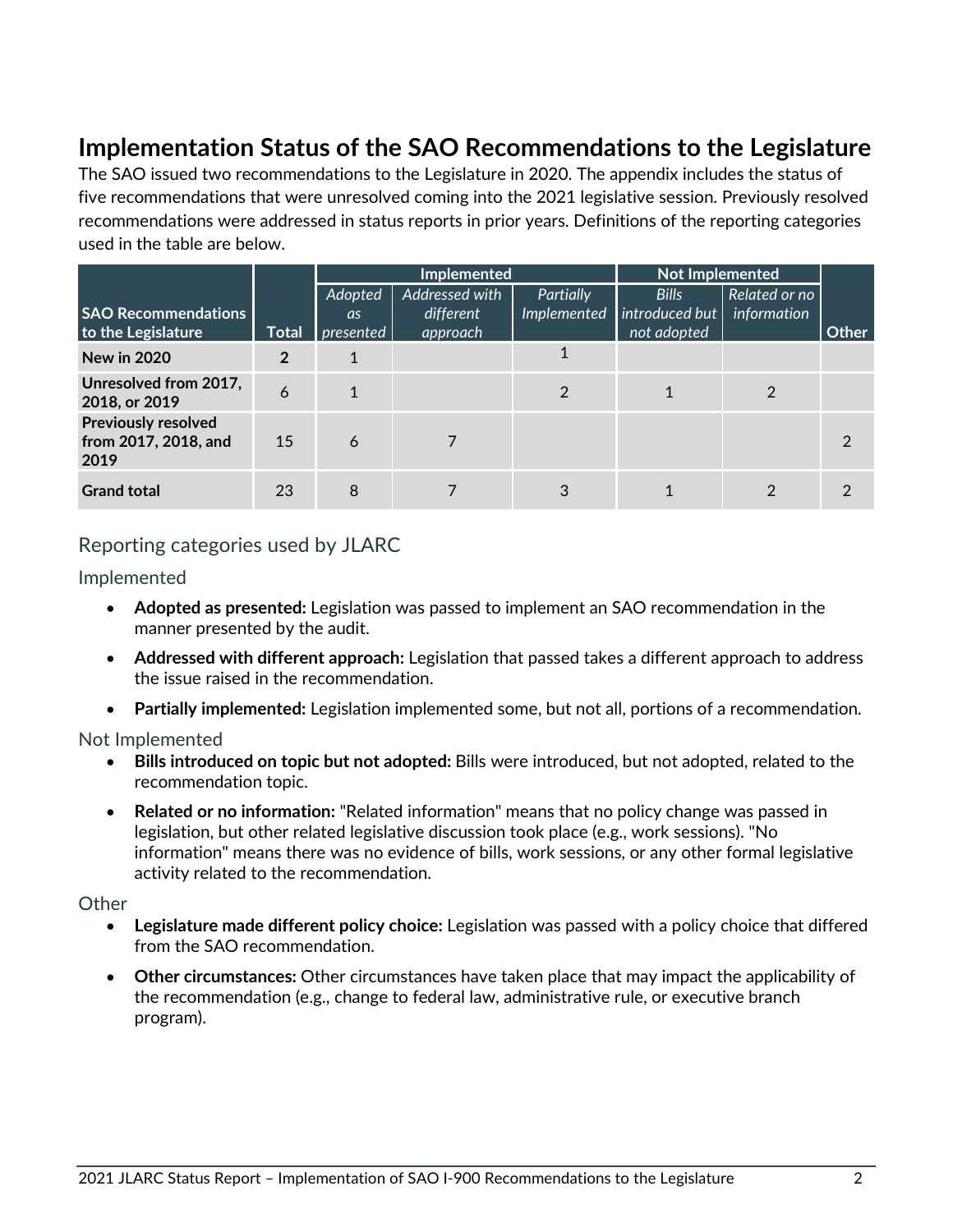## <span id="page-6-0"></span>APPENDIX RECOMMENDATION STATUS DETAILS

## <span id="page-6-1"></span>**How to read these reports**

|                                                          |                                                              | Recommendation year $\pm$ 2017 Recommendations                                                                                                                                                                                                                                                                                                                                                        |
|----------------------------------------------------------|--------------------------------------------------------------|-------------------------------------------------------------------------------------------------------------------------------------------------------------------------------------------------------------------------------------------------------------------------------------------------------------------------------------------------------------------------------------------------------|
|                                                          |                                                              | SAO audit title [ Correctional Industries: Planning, pricing and market share                                                                                                                                                                                                                                                                                                                         |
|                                                          | <b>Release date</b> $\text{\textsterling}$ Released 5/4/2017 |                                                                                                                                                                                                                                                                                                                                                                                                       |
|                                                          | <b>About the Audit</b>                                       |                                                                                                                                                                                                                                                                                                                                                                                                       |
| Details from<br>SAO's audit                              | reinvestment.                                                | The Correctional Industries (CI) program offers inmates a chance to gain skills that make it more<br>likely they will find jobs after release. This performance audit analyzed the practices of the CI<br>program and found that applying leading practices would help CI more effectively plan for and<br>manage successful industries and set competitive prices that achieve sufficient profit for |
|                                                          |                                                              | <b>SAO Recommendation to the Legislature</b>                                                                                                                                                                                                                                                                                                                                                          |
|                                                          |                                                              | SAO recommends that the Legislature should clarify RCW 72.09 to explain how CI should<br>measure compliance with unfair competition restrictions for its Class 2 industries.                                                                                                                                                                                                                          |
|                                                          |                                                              |                                                                                                                                                                                                                                                                                                                                                                                                       |
|                                                          |                                                              | JLARC staff status review and summary comments                                                                                                                                                                                                                                                                                                                                                        |
| JLARC staff<br>status review                             | Implementation<br>Status:                                    | Not Implemented (Bill introduced but not adopted)<br>SSB 5838 was introduced in 2019 and re-introduced in 2020.                                                                                                                                                                                                                                                                                       |
| <b>JLARC</b> staff<br>summary of -<br>legislative action | Comments:                                                    | SSB 5838 would have reformed the CI Advisory Committee to a decision-<br>making committee. It also would have given the committee the authority to<br>set the unfair competition rate every two years and to consider a variety of<br>factors when making the decision (e.g., gross business income, number of<br>businesses reporting income for each CI industry).                                  |
|                                                          |                                                              |                                                                                                                                                                                                                                                                                                                                                                                                       |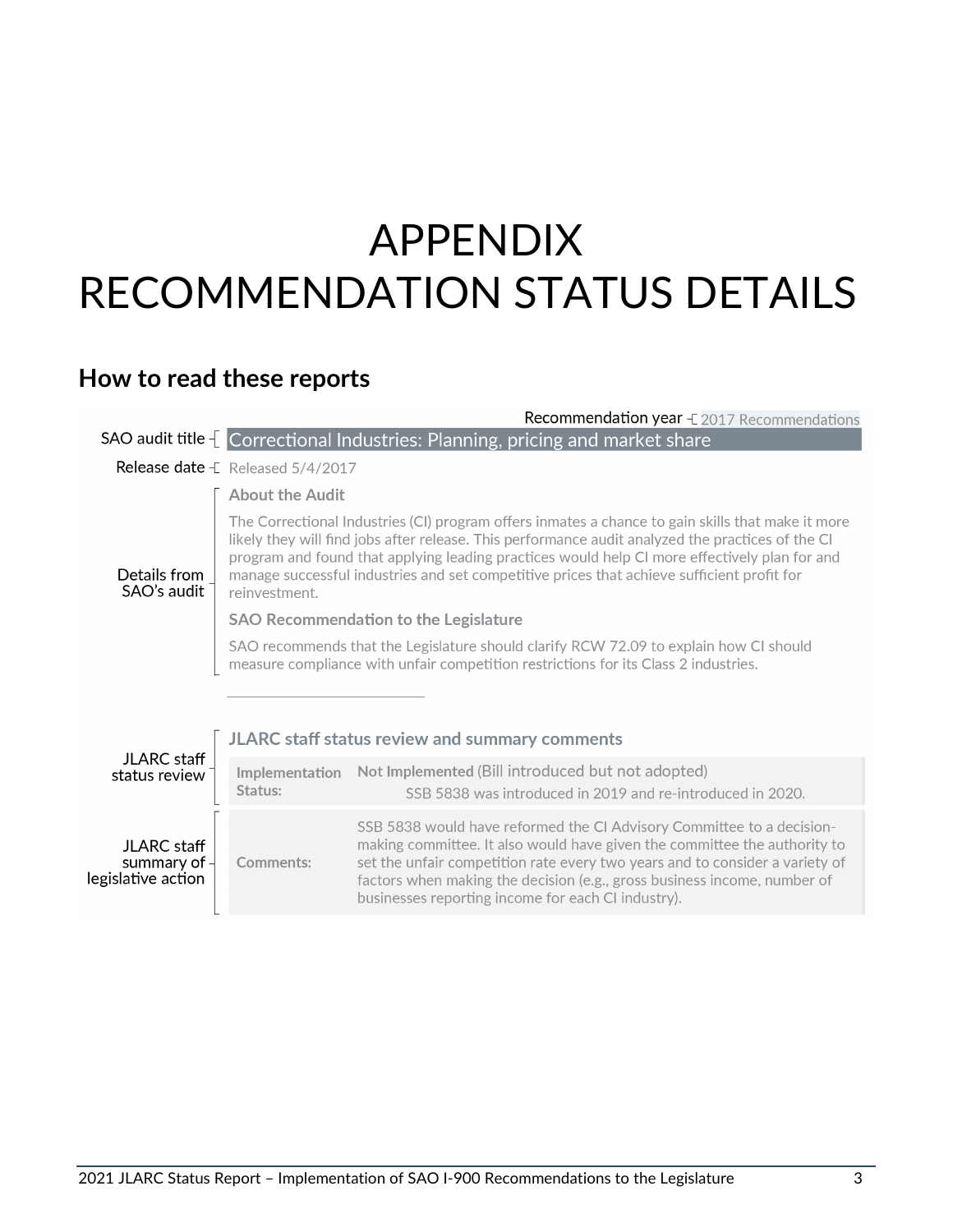## <span id="page-7-0"></span>**2020 Recommendations**

#### 2020 Recommendations

#### <span id="page-7-1"></span>Assessing Success of the Walla Walla Watershed Management Partnership Pilot

Released 5/12/2020

#### **About the Audit**

This performance audit assesses the success of the Walla Walla Watershed Management Partnership (Partnership). The Partnership was originally a 10-year pilot project allowing water management through a locally focused, collaborative approach without the Department of Ecology's usual regulatory oversight.

#### **SAO Recommendation to the Legislature**

To address funding for infrastructure needed to support future critical water needs in the Walla Walla watershed, and the need for continued collaboration of stakeholders to do so, as described on page 21, we recommend it:

- Allow the original 10-year pilot to sunset.
- Return oversight of the watershed to the Department of Ecology, while maintaining the benefits of the Partnership in the form of board members' participation on an advisory board. This is similar to the model used in the Yakima River Basin Water Enhancement Project.

| Implementation<br>Status: | <b>Implemented - (Partially)</b>                                                                                                                                                         |
|---------------------------|------------------------------------------------------------------------------------------------------------------------------------------------------------------------------------------|
| <b>Comments:</b>          | No bills were introduced to extend the pilot program so management of the<br>watershed will revert back to Ecology. No bill was introduced to form a pilot<br>advisory board to Ecology. |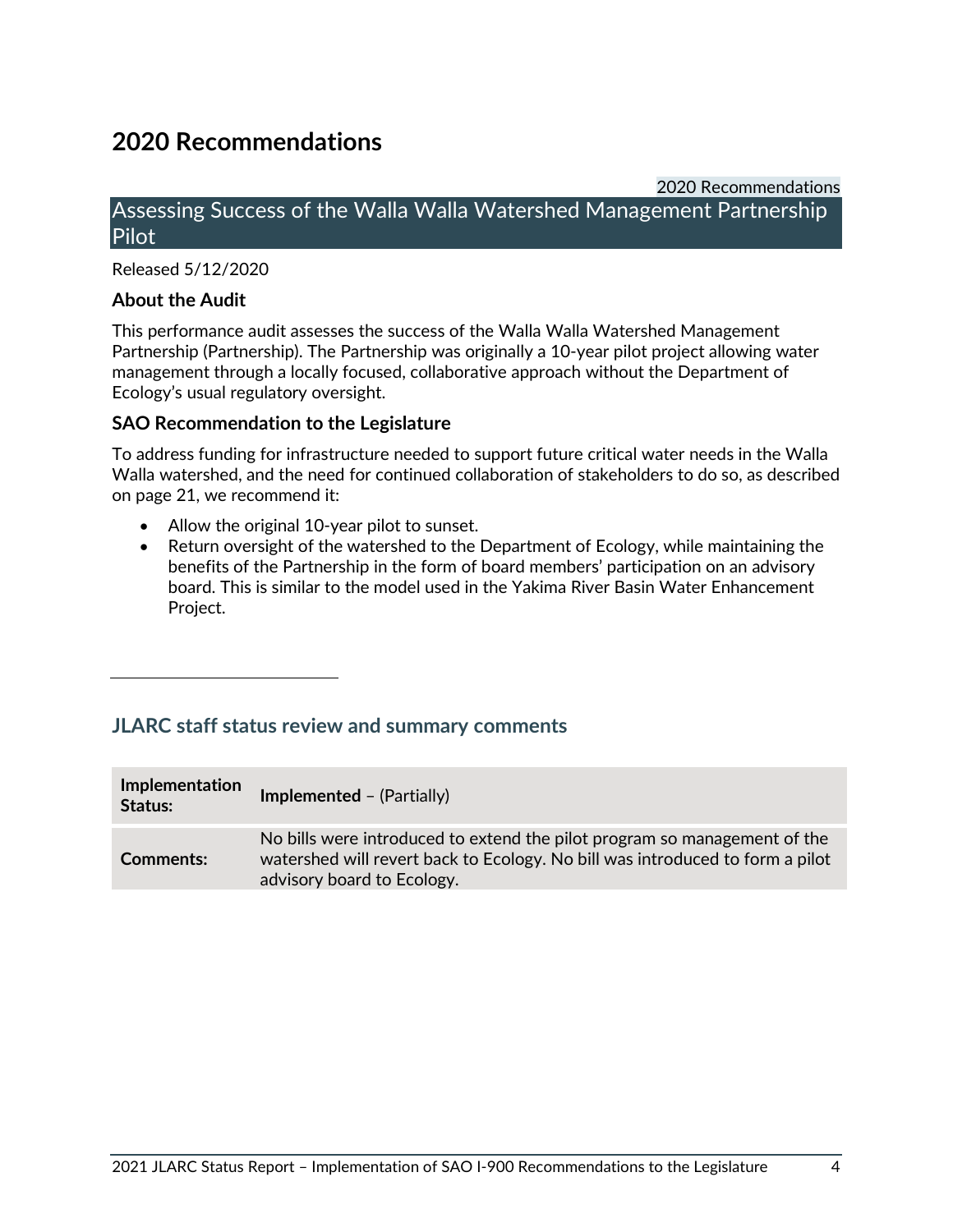2020 Recommendations

<span id="page-8-0"></span>Child Support Payments: Increasing Past-Due Collections through Mandatory Interception of Insurance Payments

#### Released 9/8/2020

#### **About the Audit**

This performance audit evaluates the Washington Divison of Child Support's (DCS) historic insurance intercept collections program, as well as the rate of voluntary participation by insurance companies in the state's insurance intercept program, to determine how much the state could increase collections of past-due child support by requiring participation in that program.

#### **SAO Recommendation to the Legislature**

We recommend the Legislature enact a new law requiring insurance companies conducting business in Washington to participate in an insurance payment intercept program to increase collections of past-due child support payments.

In drafting the text, we recommend legislators consider language developed collaboratively with the Department of Social and Health Services, the Office of the Insurance Commissioner and insurance company stakeholders.

The law should:

- Allow companies to use existing systems for reporting claims data, such as the public/private Child Support Lien Network and the federal Office of Child Support Enforcement, rather than establish a state specific system.
- Exempt reasonable claim-related attorney fees and medical costs from intercept.
- Protect insurance companies from legal liability when they comply with the law in good faith.
- Determine which types of insurance claims will be subject to intercept.

| <b>Implementation</b> | <b>Implemented</b> – (Adopted as presented)                                                                                                                                                                   |
|-----------------------|---------------------------------------------------------------------------------------------------------------------------------------------------------------------------------------------------------------|
| Status:               | SHB 1416 takes effect on 1/1/2022                                                                                                                                                                             |
| <b>Comments:</b>      | SHB 1416 implements the recommendation of requiring insurance<br>companies that operate in Washington to participate in an insurance<br>payment intercept program to collect past-due child support payments. |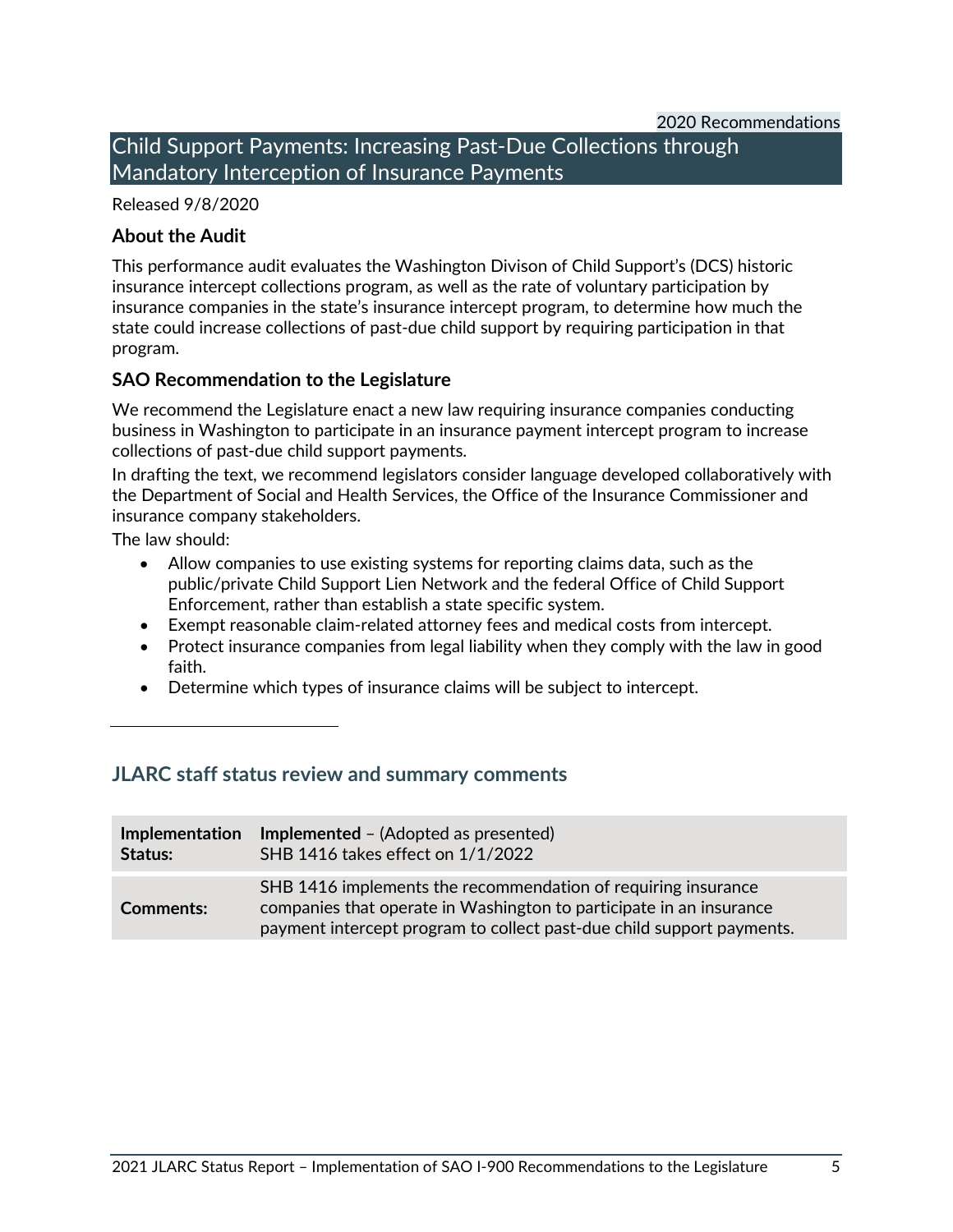## <span id="page-9-0"></span>**Previously Unresolved 2018 Recommendations**

2018 Recommendations

#### <span id="page-9-1"></span>Charter School Accountability and Opportunities for Collaboration

Released 11/26/2018

#### **About the Audit**

This performance audit examines whether charter schools have the foundations in place to help ensure they are accountable to the public, as well as the extent to which charter schools and traditional schools work together. The audit found mixed results. The report makes recommendations to the Legislature, charter school authorizers, and charter schools.

#### **SAO Recommendation to the Legislature**

To address the organizational risk imposed on the Charter School Commission and charter school authorizers, SAO recommends that the Legislature consider amending language in RCW 28A.710.050 (3) to require approval of admissions policies and weighted enrollment preferences by the charter school's authorizer.

| <b>Implementation</b> | <b>Implemented</b> – (Adopted as presented)                                                                                                                                               |
|-----------------------|-------------------------------------------------------------------------------------------------------------------------------------------------------------------------------------------|
| Status:               | HB 2853 took effect 6/11/2020                                                                                                                                                             |
| <b>Comments:</b>      | HB 2853 amended RCW 28A.710.050(3) to require approval of admissions<br>policies and weighted enrollment preferences by the charter school's<br>authorizer rather than by the Commission. |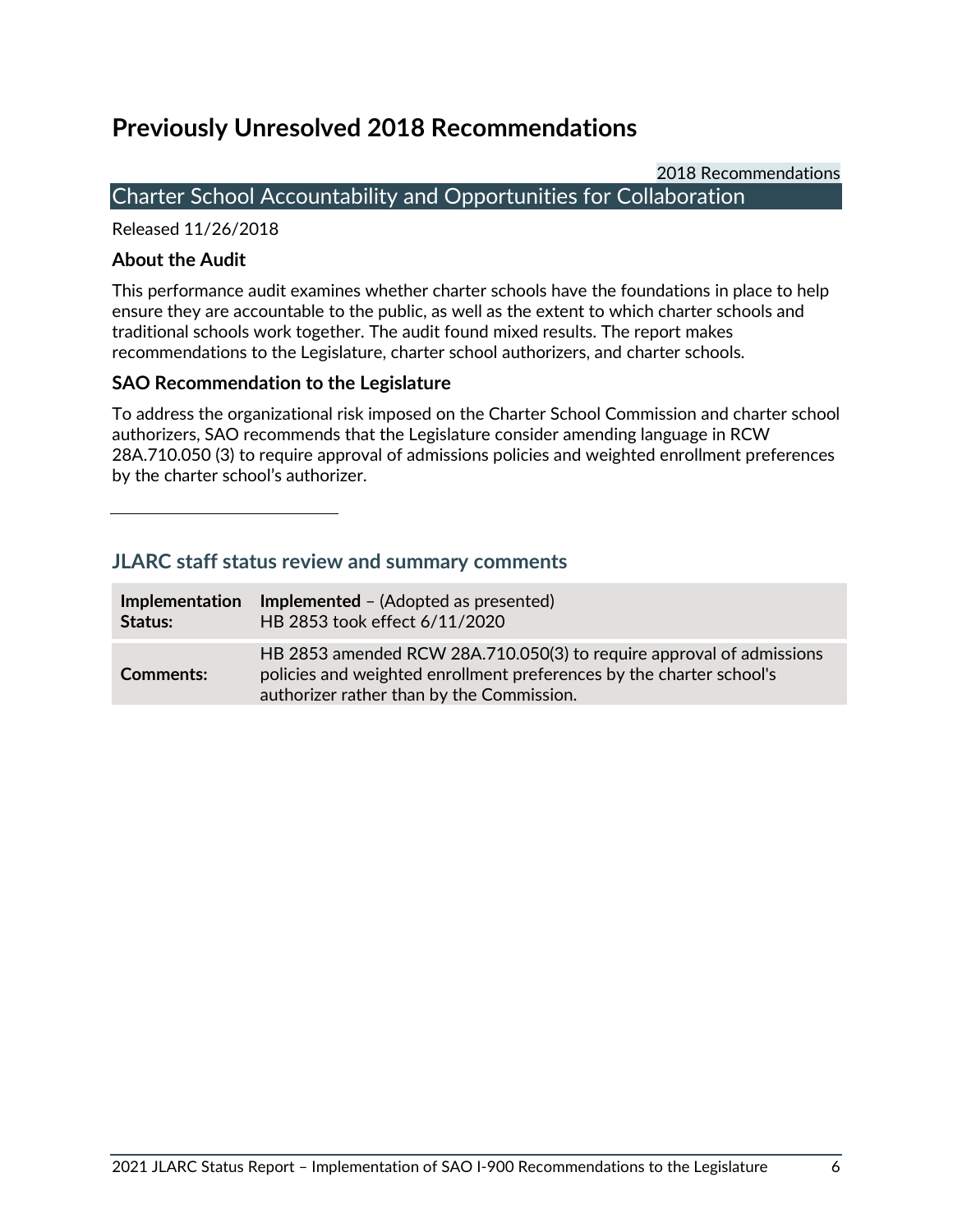### <span id="page-10-0"></span>Aligning Healthcare Professional Fees with Licensing Costs

#### Released 11/26/2018

#### **About the Audit**

This performance audit investigates if the Department of Health aligns the fees it charges to healthcare professions with the costs of licensing. The audit found the majority of the professions' costs were appropriate, although some healthcare professions were charged for some services that did not clearly benefit them. The report makes recommendations to the Legislature and the Department of Health.

#### **SAO Recommendation to the Legislature**

To address the issues with professions' reserves being used to pay for other professions' costs, SAO recommends the Legislature consider appropriating at the profession level instead of the account level to prevent one profession from spending another's reserves.

| Implementation<br>Status: | Not Implemented - (Related or no information)                        |
|---------------------------|----------------------------------------------------------------------|
| Comments:                 | No legislative action has been taken related to this recommendation. |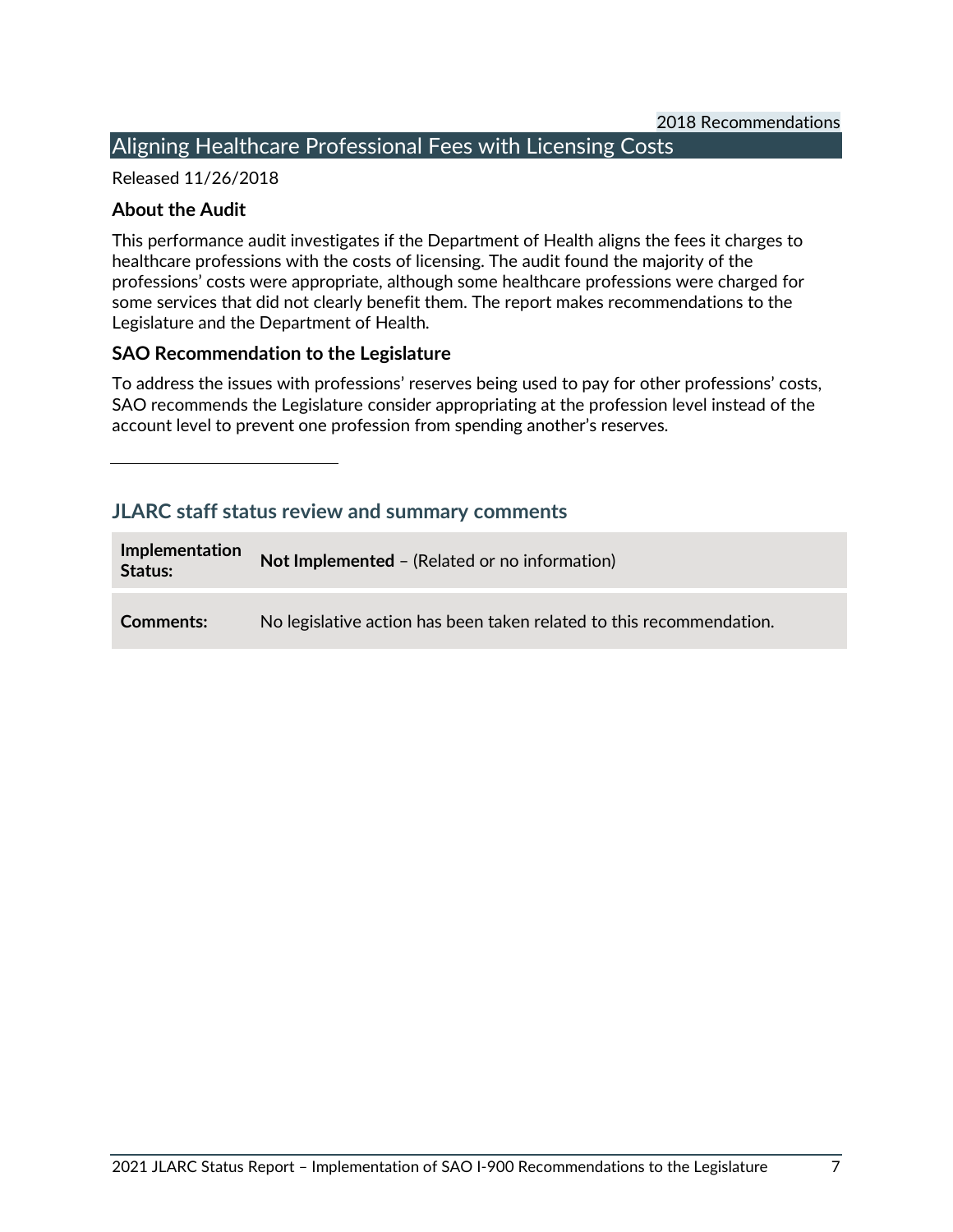#### <span id="page-11-0"></span>Evaluating School Responses to Notifications of Student Criminal Offenses

Released 11/5/2018

#### **About the Audit**

This is the second audit reviewing notifications to schools and districts of student criminal offenses. This performance audit investigates what happens to notifications after principals and district officials receive them. The audit found that districts can improve and clarify their policies to provide more robust guidance to principals. The report makes recommendations to the Legislature, Washington State School Directors' Association, Office of the Superintendent of Public Instruction (OSPI), and school districts.

#### **SAO Recommendation to the Legislature**

SAO recommends that the Legislature direct the work group to address the following issues:

- a. Establish clear instructions that courts, state agencies and sheriffs must include with each notification, to inform principals of their statutory requirements to provide information to teachers and subsequent schools. This addresses the needs of new principals and principals who rarely receive notifications for consistent guidance.
- b. Determine the best way to include information about student criminal offenses received from courts or law enforcement agencies in the state's record retention schedules. This addresses the need for consistent guidance for records specialists.
- c. Consider limiting the transfer of information between schools to active diversion agreements, adjudications and convictions, to limit the number of notifications that must be communicated to teachers and subsequent schools. Once a student has completed the terms of a diversion agreement, principals would not need to notify subsequent schools.
- d. Establish mechanisms to inform principals when students have successfully completed diversion agreements.
- e. Consider limiting required notification to all of a student's teachers to only those offenses the work group determines are relevant to teachers' ability to maintain a safe and supportive learning environment, to limit the number of notifications that must be communicated to teachers.

| Implementation<br>Status: | <b>Implemented</b> – $(Partially)$<br>2SHB 1191 took effect on June 11, 2020                                                                                                                        |
|---------------------------|-----------------------------------------------------------------------------------------------------------------------------------------------------------------------------------------------------|
|                           |                                                                                                                                                                                                     |
| <b>Comments:</b>          | SSHB 1191 implements parts c through e of the recommendation. It does<br>not implement parts a and b of the recommendation. No other legislative<br>action has been taken related to parts a and b. |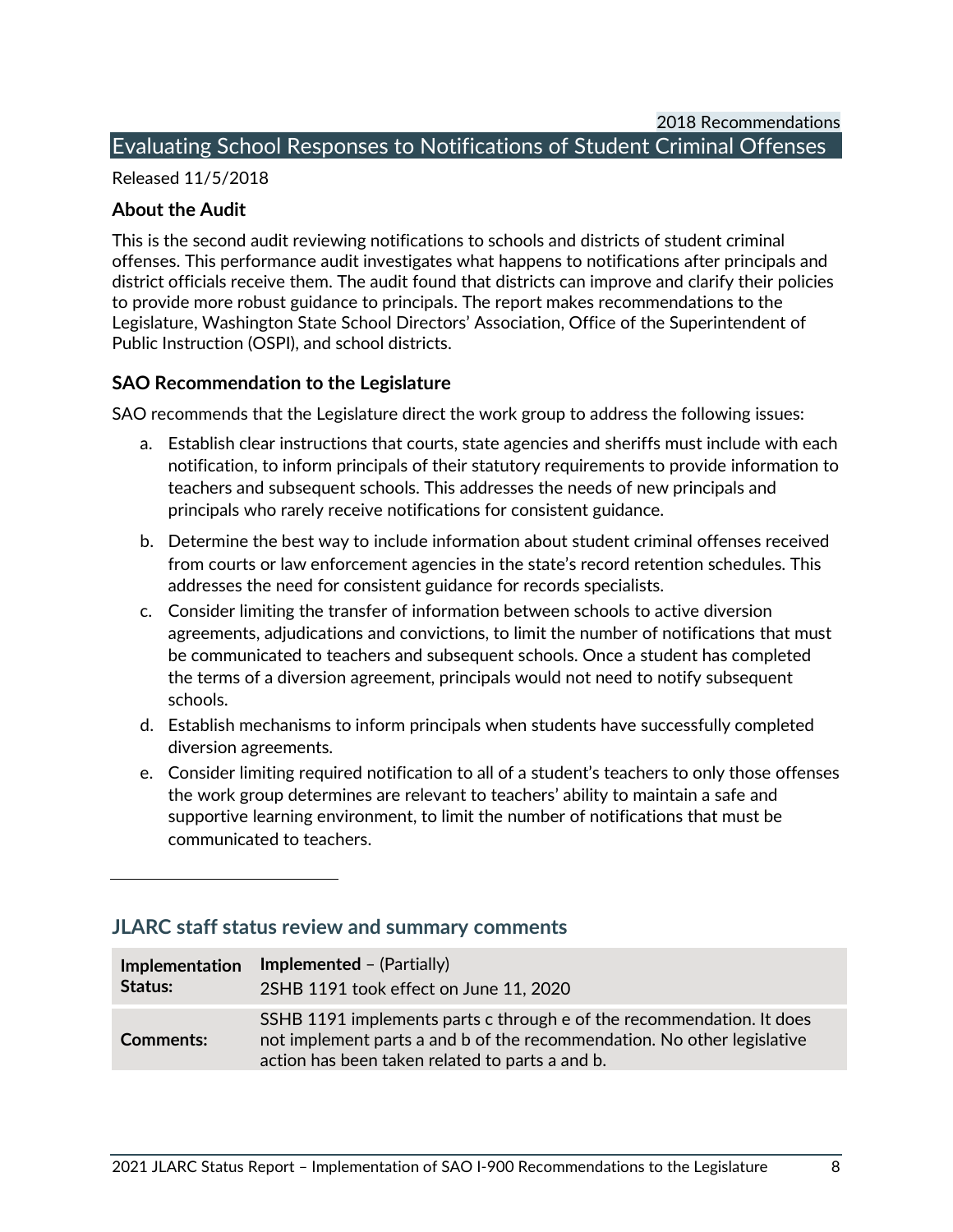#### <span id="page-12-0"></span>Ensuring Notification to Schools and Districts of Student Criminal Offenses

Released 5/7/2018

#### **About the Audit**

This performance audit investigates the notification process to schools and districts regarding students who have committed crimes. Information about these students comes from several places, including courts, law enforcement, and state agencies. The audit identified areas of improvement in communication between the government entities and the schools and school districts. The report makes recommendations to the Legislature, OSPI, the Administrative Office of the Courts, Corrections, Juvenile Rehabilitation, and education associations.

#### **SAO Recommendation to the Legislature**

SAO recommends the Legislature formalize the work group of stakeholders that began meeting during the audit to provide stakeholders time to resolve the remaining issues identified in the audit – which transcend any one entity – and come to agreement on proposed statutory changes.

Issues to be addressed by the work group should include:

- a. Establish a process to ensure courts, Corrections, Juvenile Rehabilitation and sheriffs have access to accurate district, school and enrollment information as necessary.
- b. Assign a single point of contact at each school district to receive all notifications, along with back-ups in case the primary contact is absent.
- c. Assemble a proposal and a budget to develop and maintain an automated notification system.
- d. Continue to improve guidance, training and monitoring.
- e. Consider potential statutory changes to:
	- $\circ$  Limit notification requirements upon conviction, adjudication or diversion agreements to offenses that pose a public safety risk or might impact services provided to students.
	- $\circ$  Require courts to notify designated contacts at districts, rather than school principals.
	- $\circ$  Eliminate notifications for individuals that have received high school diplomas or the equivalent and individuals in partial confinement, as well as notifications to private schools when it is known the juvenile will not be attending that school.

| Implementation   | <b>Implemented</b> – (Partially)                                                                                                                                                                    |
|------------------|-----------------------------------------------------------------------------------------------------------------------------------------------------------------------------------------------------|
| Status:          | 2SHB 1191 took effect on June 11, 2020                                                                                                                                                              |
| <b>Comments:</b> | 2SHB 1191 implements parts b, d, and e of the recommendation. It does not<br>implement parts a and c of the recommendation. No other legislative action<br>has been taken related to parts a and c. |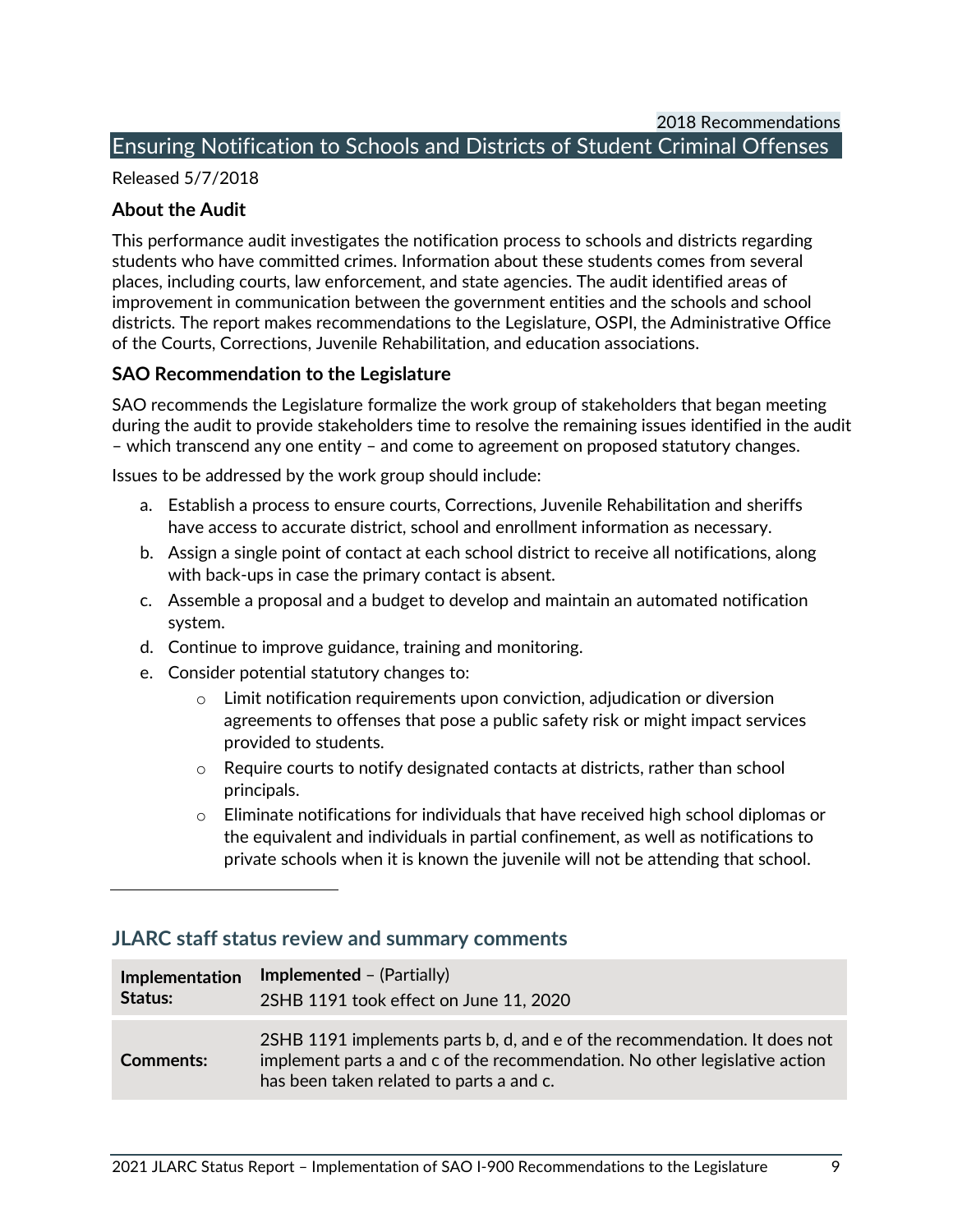## **Previously Unresolved 2017 Recommendations**

2017 Recommendations

#### <span id="page-13-0"></span>Leading Practices for the State's Secondary Career & Technical Education Programs

Released 12/19/2017

#### **About the Audit**

This performance audit investigates the coordination of agencies involved in career and technical education programs (CTE) and recommends clarifying statutes and improving coordination, oversight, and cooperation across Washington's career and technical education system. The audit found that CTE courses offered in Washington's public schools with the highest enrollment could more strongly align with high wage, high demand occupational areas. The report makes recommendations to the Legislature, OSPI, the Workforce Training and Education Coordinating Board, and the State Board for Community and Technical Colleges.

#### **SAO Recommendation to the Legislature**

SAO recommends that the Legislature revise Chapter 28A.700 RCW to:

- a. Define the term "skills gap" as used in RCW 28A.700.010(2)(a), which requires districts to demonstrate how their CTE plans help address the skills gap. Clarifying this term would potentially affect how and the extent by which high demand occupation drives CTE programming. This new definition should apply consistently across agencies.
- b. Define the term "high wage" as used in the definition of CTE (RCW 28A.700.010(5)), which in part defines CTE as "a plan or program of courses that enable options for students to obtain high wage employment preparation." This new definition should apply consistently across agencies.
- c. Require districts to submit evidence of high local labor demand for existing CTE programs when OSPI reapproves them every 5 years.

| <b>Implementation</b><br>Status: | Not Implemented - (Related or no information)                        |
|----------------------------------|----------------------------------------------------------------------|
| <b>Comments:</b>                 | No legislative action has been taken related to this recommendation. |